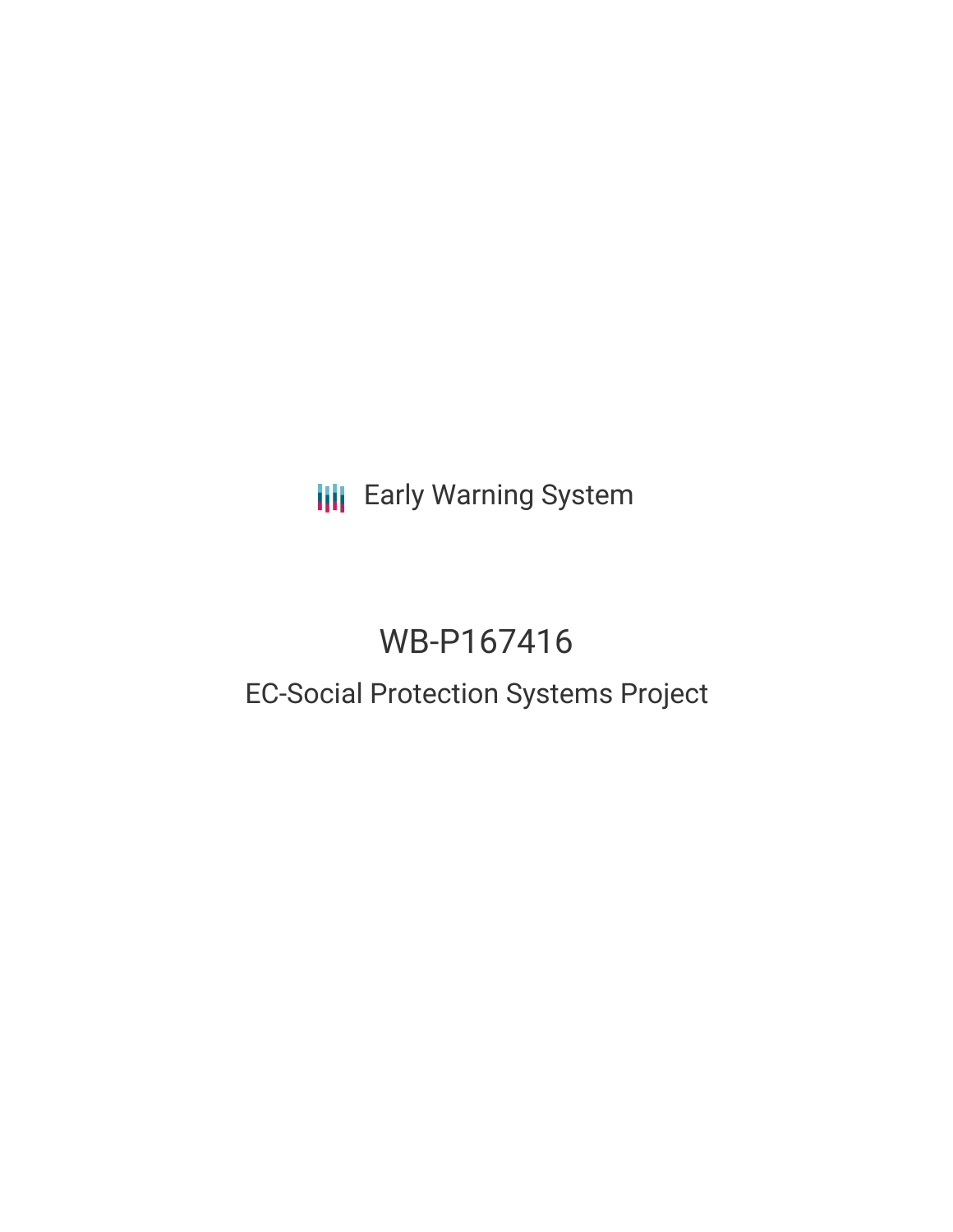

#### **Quick Facts**

| <b>Countries</b>               | Ecuador               |
|--------------------------------|-----------------------|
| <b>Financial Institutions</b>  | World Bank (WB)       |
| <b>Status</b>                  | Active                |
| <b>Bank Risk Rating</b>        | U                     |
| <b>Borrower</b>                | Government of Ecuador |
| <b>Sectors</b>                 | Humanitarian Response |
| <b>Investment Amount (USD)</b> | \$262.00 million      |
| <b>Project Cost (USD)</b>      | \$262.00 million      |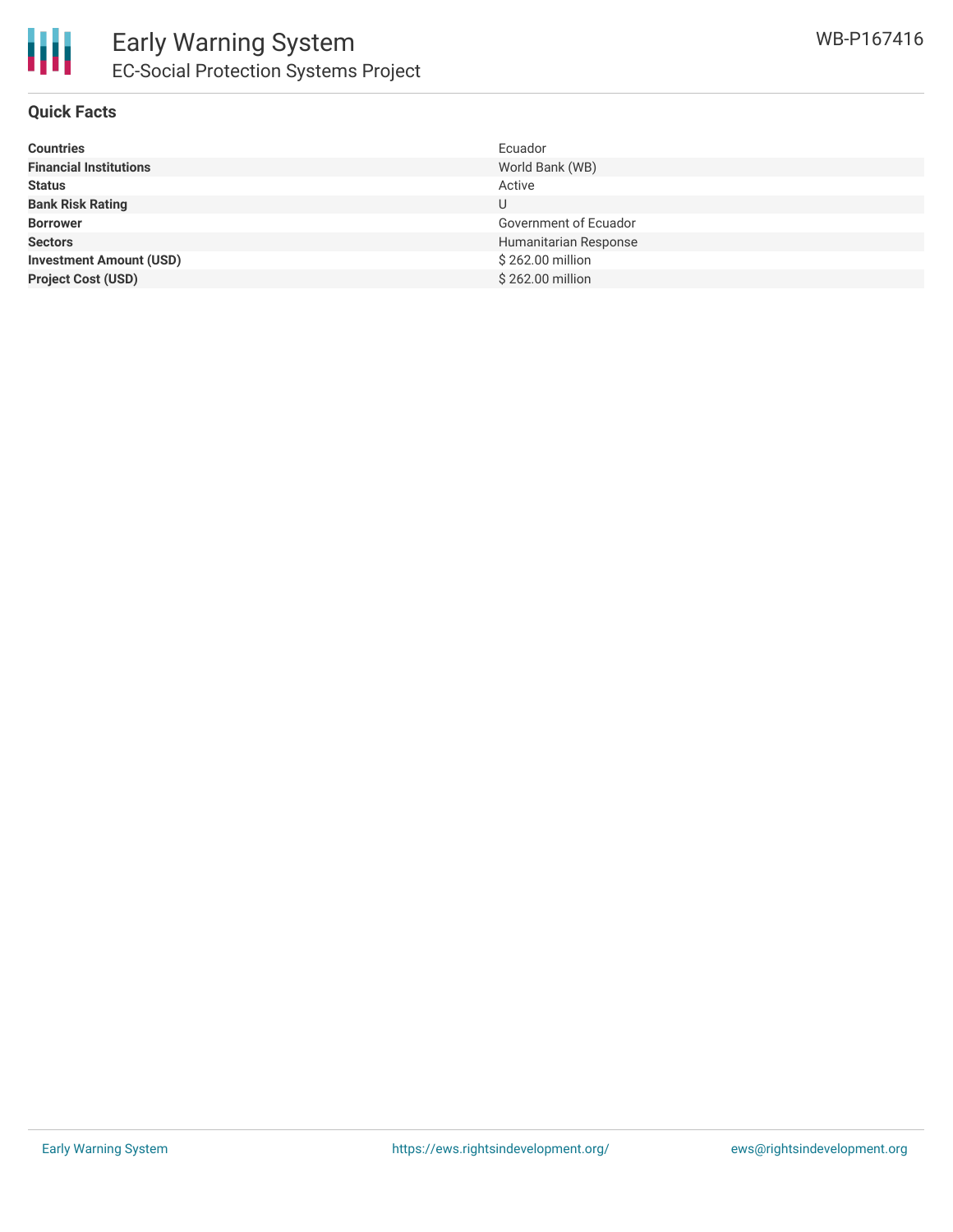

#### **Project Description**

According to the bank, the project aims to improve access of the extreme poor to selected social protection programs in targeted localities, and to improve the effectiveness of those programs.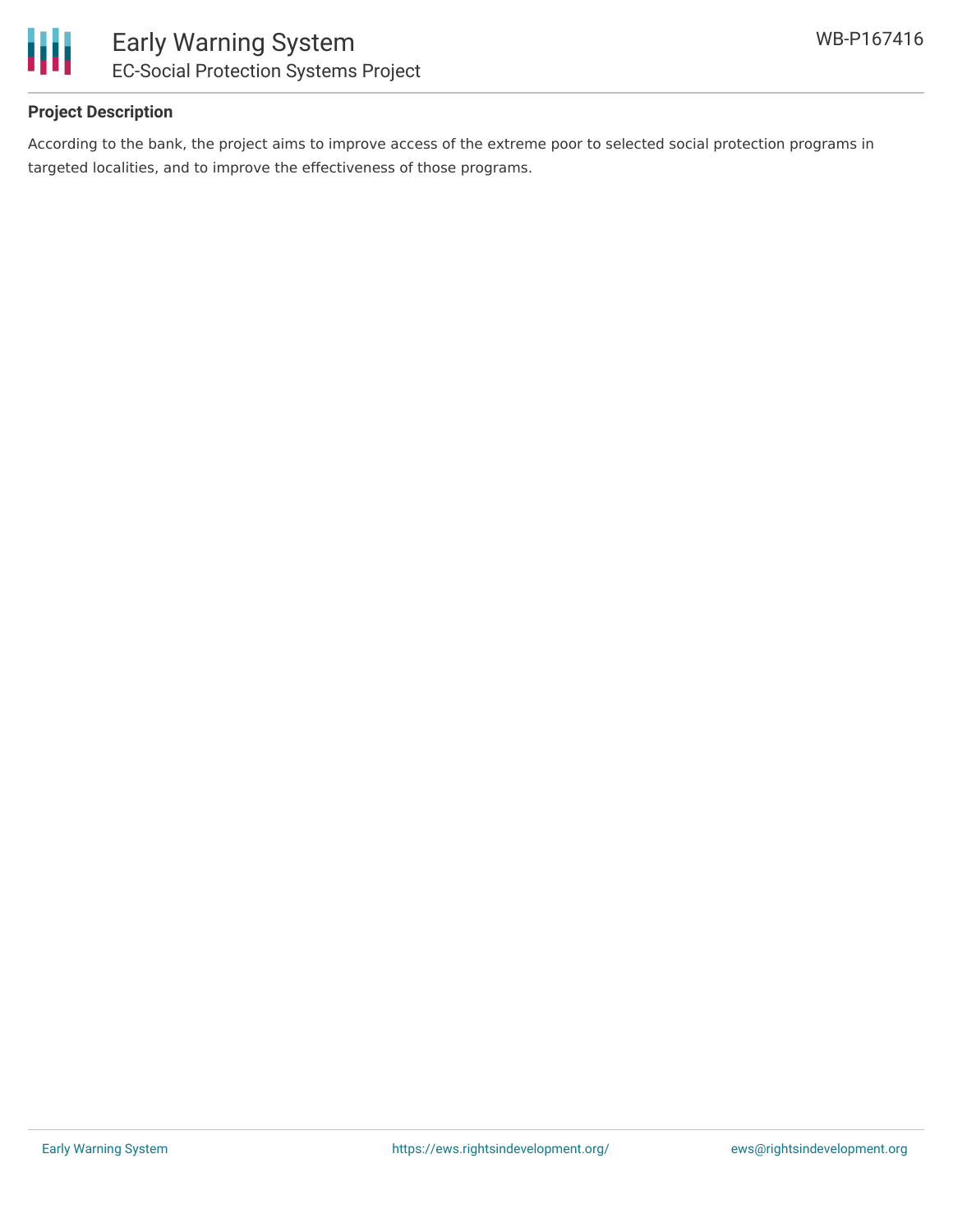

#### **Investment Description**

World Bank (WB)

no information on investment type at the time of the snapshot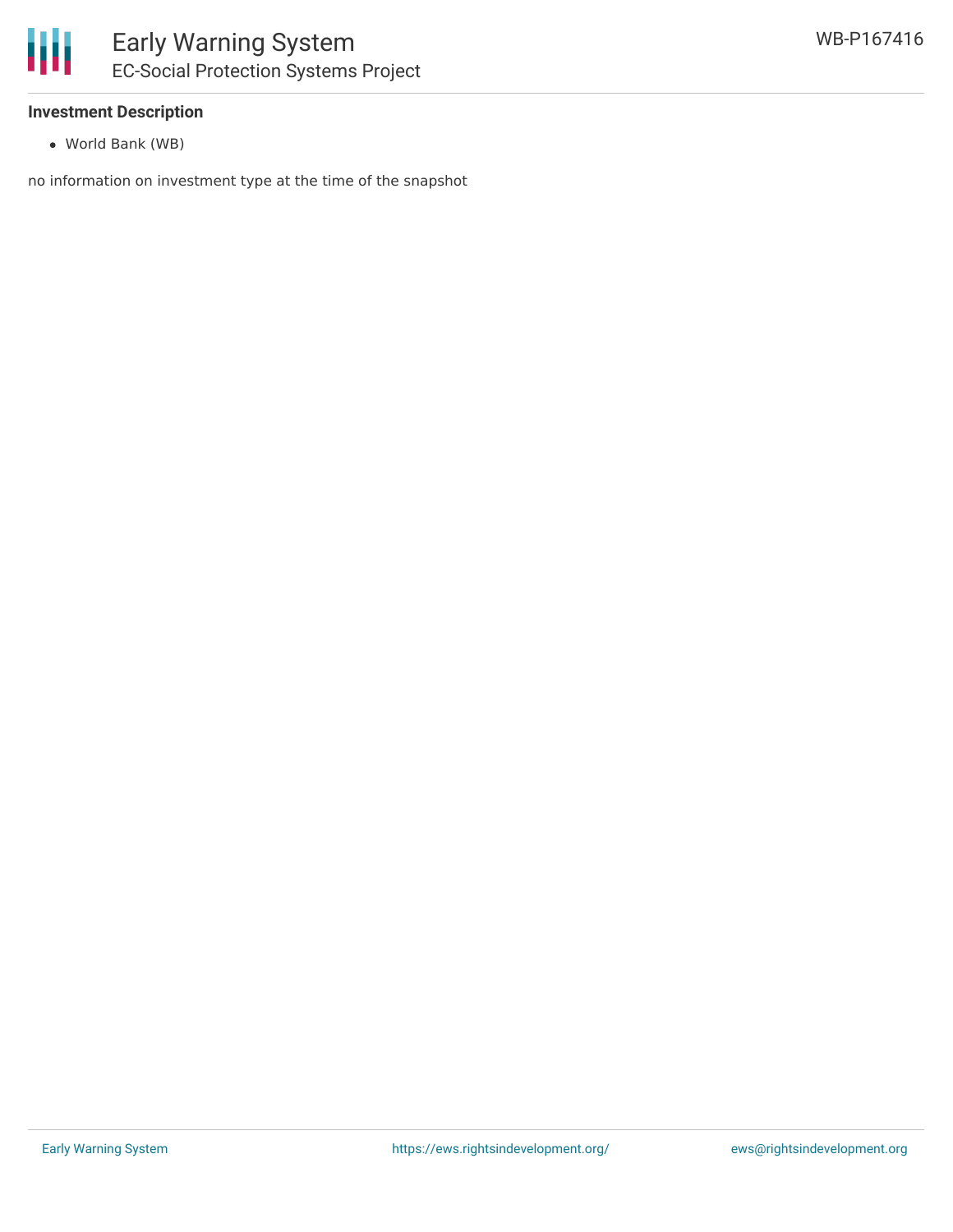

#### **Contact Information**

Ministry of Social Inclusion and Equity (MIES) Berenice Cordero Minister of Social Inclusion and Equity [berenice.cordero@inclusion.gob.ec](mailto:berenice.cordero@inclusion.gob.ec)

Secretaria Nacional de Planificacion y Desarrollo (SENPLADES) Patricio Proaño Undersecretary of Planning [fproano@senplades.gob.ec](mailto:fproano@senplades.gob.ec)

Republic of Ecuador Richard Martínez Minister of Finance [rmartinez@finanzas.gob.ec](mailto:rmartinez@finanzas.gob.ec)

ACCOUNTABILITY MECHANISM OF WORLD BANK

The World Bank Inspection Panel is the independent complaint mechanism and fact-finding body for people who believe they are likely to be, or have been, adversely affected by a World Bank-financed project. If you submit a complaint to the Inspection Panel, they may investigate to assess whether the World Bank is following its own policies and procedures for preventing harm to people or the environment. You can contact the Inspection Panel or submit a complaint by emailing ipanel@worldbank.org. You can learn more about the Inspection Panel and how to file a complaint at:

http://ewebapps.worldbank.org/apps/ip/Pages/Home.aspx.